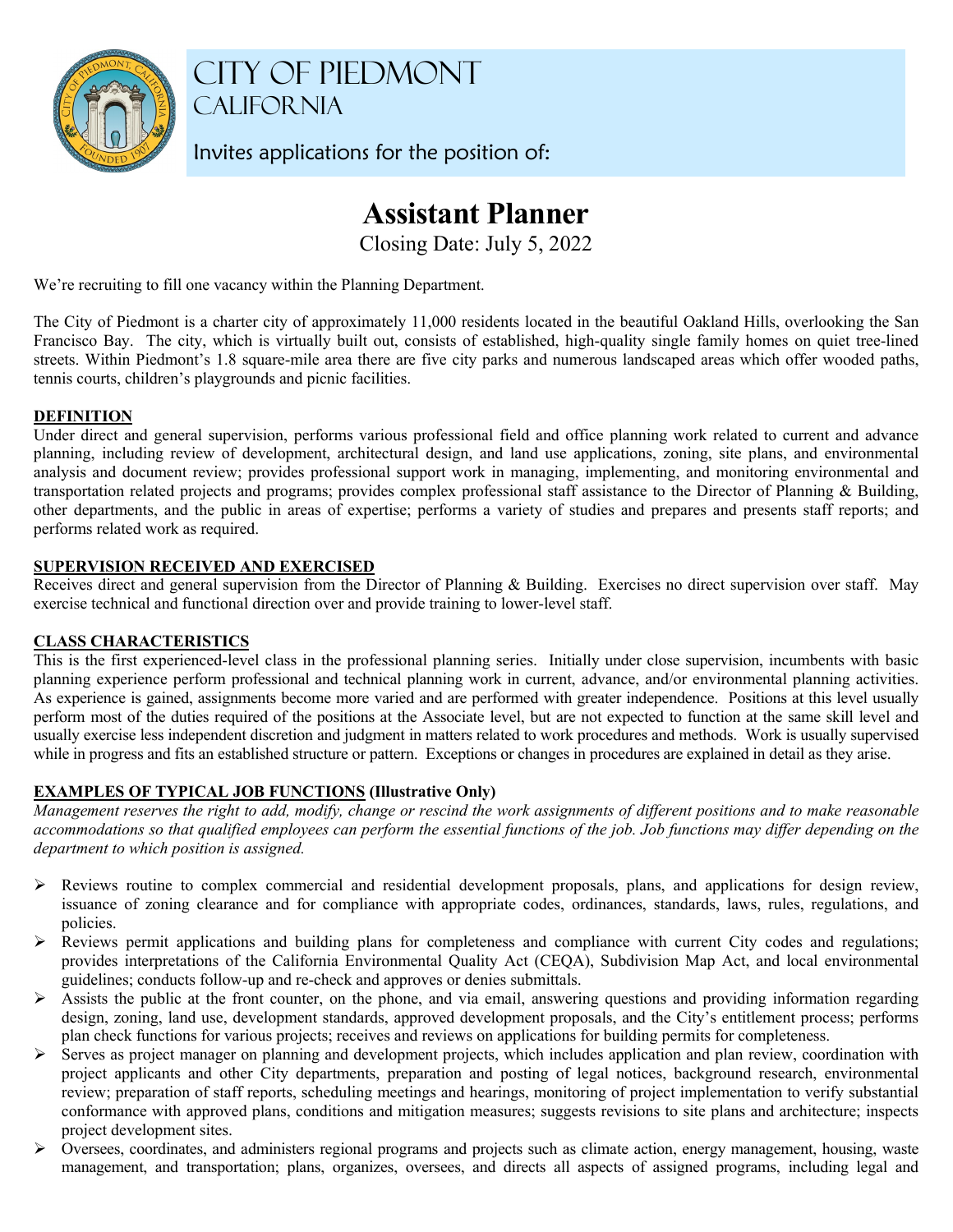regulatory compliance to avoid substantial fines; coordinates with private businesses and governmental agencies regarding the program as needed.

- $\triangleright$  Participates in General Plan amendments and updates; participates in and makes recommendations regarding policy development; observes, identifies, and responds to policy and procedure-related questions and concerns; communicates any observed deficiencies to management; participates in creating new policies and procedures as necessary.
- $\triangleright$  Prepares and presents staff reports for the City Council, Planning Commission, and various other committees and advisory boards as directed; prepares research, reports, maps, and conducts briefings and meetings.
- Refers to and applies numerous documents including the General Plan, Zoning Ordinance, California Environmental Quality Act, Subdivision Map Act, State Planning laws, Municipal Code, Specific Plans, Design Review Guidelines, emergency operations manual, historical preservation guidelines, County tax assessor's maps and records, building and architecture plans, etc.
- $\triangleright$  Prepares or assists in preparing and reviewing environmental impact reports; prepares written initial studies, negative declarations, and staff reports related to development projects or City projects.
- $\triangleright$  Coordinates and performs grants administration and reporting, including researching grant funding sources, evaluating funding opportunities relative to City policies, programs, and services, prepares grant proposals, interpreting and complies with funding agency regulations and reporting requirements.
- Reviews and signs off on plans submitted for Building Plan Check and permits.
- Receives and records code compliance complaints, establishes appropriate files, performs inspections of document violations, coordinates actions with those of other agencies, and implements appropriate procedures to correct or resolve each complaint and violation.
- $\triangleright$  Confers with and advises architects, builders, attorneys, contractors, engineers, and the general public regarding City development policies and standards; provides and clarifies information relative to land use, zoning, code interpretation, general plan compliance, signage, and other issues.
- $\triangleright$  Compiles information for a variety of studies and reports; researches, analyzes, and interprets social, economic, population, and land use data and trends; summarizes statistical and demographic information; prepares spreadsheets and establishes and maintains a comprehensive database; researches and reviews previous entitlements and City records; develops recommendations and prepares written reports on various planning matters.
- Participates in the implementation and administration of the City's General Plan and development regulations.
- Researches, collects, records, analyzes, interprets, and Researches and assists in preparing ordinances for review.
- Participates in coordinating City planning and development related activities with other City departments and with outside agencies.
- $\triangleright$  Attends meetings, conferences, workshops, and training sessions; attends and participates in professional group meetings; stays abreast of new trends and innovations in the field of urban and transportation planning, traffic engineering, and other types of public services as they relate to the area of assignment.
- $\triangleright$  May provide technical direction and training to other planning and technical staff.
- $\triangleright$  Performs other duties as assigned.

# **QUALIFICATIONS**

# **Knowledge of:**

- $\triangleright$  Modern principles and practices, technical and legal issues, applicable laws, codes, and industry standards of urban and regional planning, zoning, urban economics, demographics, environmental planning, transportation planning and traffic engineering, and program management.
- $\triangleright$  Geographic, socio-economic, transportation, political and other elements related to city planning.
- $\triangleright$  Comprehensive plans, current planning, and master planning processes, land development and policy development process.
- Site planning, architectural, and urban design principles.
- General concepts of architecture, landscaping, grading, drainage, traffic and transportation engineering as they relate to the process of urban and transportation planning.
- $\triangleright$  Operational characteristics, services, and activities of a comprehensive environmental planning program.
- $\triangleright$  Project management and contract administration principles and techniques.
- $\triangleright$  Researching and reporting methods, techniques, and procedures.
- $\triangleright$  Recent developments, current literature, and sources of information related to planning, zoning, and environmental review.
- $\triangleright$  Modern office methods, practices, procedures, and equipment, including computer hardware and software necessary for graphic presentation, mapping, and database management.
- $\triangleright$  Practices of researching planning and land use issues, evaluating alternatives, making sound recommendations, and preparing and presenting effective staff reports.
- Principles of advanced mathematics and their application to planning work.
- Methods and techniques of effective technical report preparation and presentation.
- $\triangleright$  English usage, grammar, spelling, vocabulary, and punctuation.
- $\triangleright$  Techniques for effectively representing the City in contacts with governmental agencies, community groups, various business, professional, educational and regulatory organizations, and with property owners, developers, contractors, and the public.
- $\triangleright$  Techniques for providing a high level of customer service by effectively dealing with the public, vendors, contractors and City staff.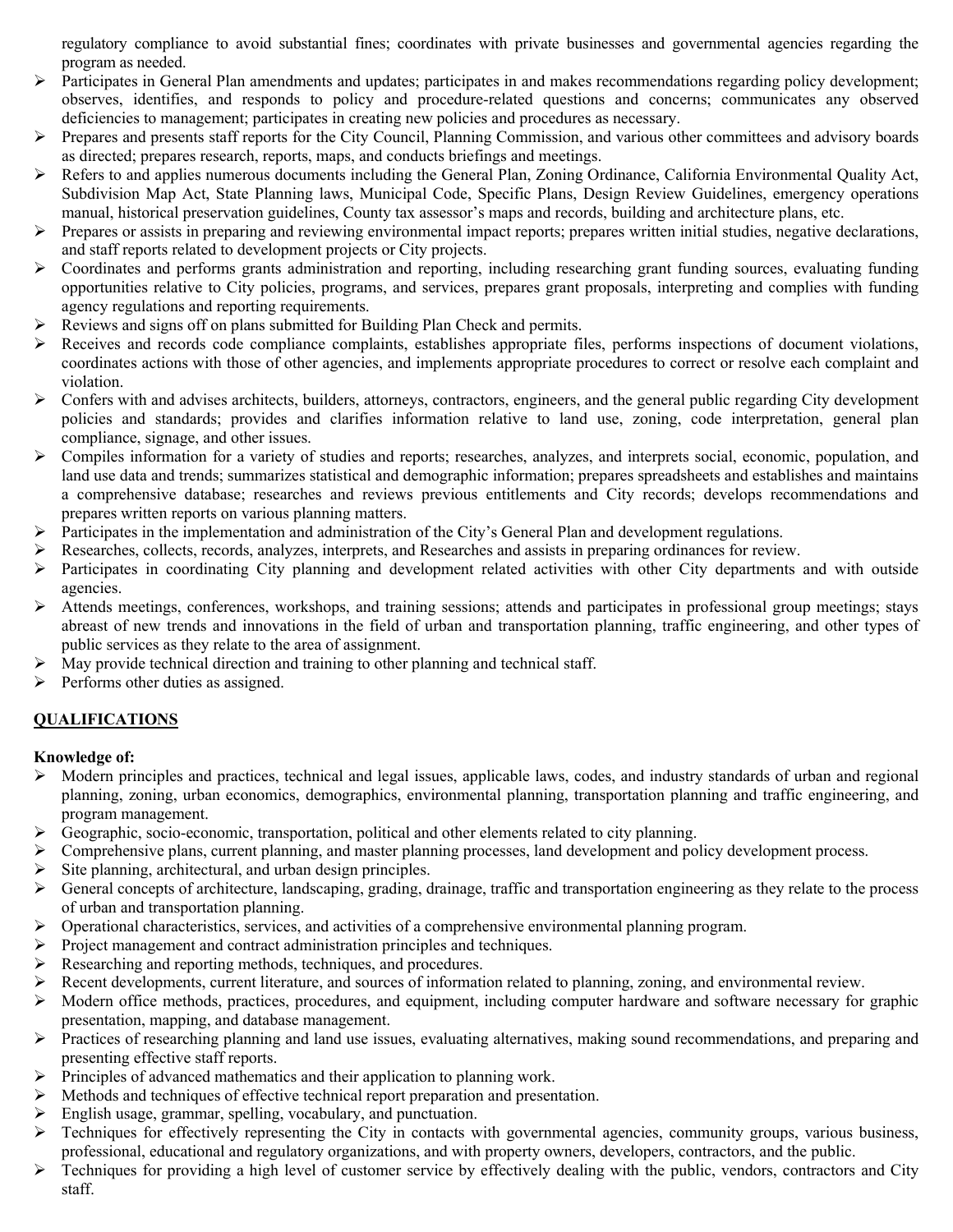## **Ability to:**

- Interpret planning and zoning programs to the general public; identify and respond to issues and concerns of the public, City Council, and other boards and commissions.
- $\triangleright$  Read plans and specifications and make effective site visits.
- Assess, monitor, and report environmental impact on and of various City programs and services.
- $\triangleright$  Analyze site design, terrain constraints, land use compatibility, utilities, and other urban services.
- $\triangleright$  Conduct routine research projects, evaluate alternatives, and make sound recommendations.
- $\triangleright$  Read, interpret, apply, and explain technical written material and complex Federal, State, and local policies, standard practices and procedures, laws, regulations, ordinances, and City planning policies and procedures.
- Read and understand, analyze, interpret, summarize and present technical drawings, data, and specifications.
- $\triangleright$  Perform mathematical and planning computations with precision.
- $\triangleright$  Effectively represent the department and the City in meetings with governmental agencies, community groups, and various business, professional, and regulatory organizations and individuals.
- $\triangleright$  Act in lead role in working groups to facilitate understanding of problems and finding of solutions.
- $\triangleright$  Be resourceful, creative, and assertive in finding and pursuing grant funding opportunities for established projects and needs.
- $\triangleright$  Coordinate assigned activities with other City departments and agencies as required.
- $\triangleright$  Prepare and present clear, concise, and logical written and oral reports, correspondence, policies, procedures, and other written materials.
- Establish and maintain a variety of filing, record-keeping, and tracking systems. Maintain accurate logs and basic written records of work performed, databases and vast amount of technical data from multiple sources.
- $\triangleright$  Make sound, independent decisions within established policy and procedural guidelines.
- $\triangleright$  Work independently, organize and prioritize a variety of projects and multiple tasks in an effective and timely manner; organize own work, set priorities, and meet critical time deadlines.
- $\triangleright$  Operate modern office equipment including computer equipment and specialized software applications programs.
- $\triangleright$  Use English effectively to communicate in person, over the telephone, and in writing.
- Use tact, initiative, prudence, and independent judgment within general policy, procedural, and legal guidelines.
- $\triangleright$  Establish, maintain, and foster positive and effective working relationships with those contacted in the course of work.

## **Education and Experience:**

Equivalent to graduation from an accredited four-year college or university with major coursework in urban planning, community development, architecture, business or public administration, transportation planning, traffic engineering, civil engineering, or a related field; and one (1) year of professional experience in planning, zoning and related community development activities, or transportation planning and traffic engineering.

#### **Licenses and Certifications:**

 $\triangleright$  Possession of a valid California class C driver's license and a satisfactory driving record. The City monitors DMV activity over the course of employment.

# **PHYSICAL DEMANDS**

Must possess mobility to work in a standard office setting and use standard office equipment, including a computer, to inspect City development sites, including traversing uneven terrain, climbing ladders, stairs, and other temporary or construction access points; to operate a motor vehicle, and to visit various City and meeting sites; vision to read printed materials and a computer screen; and hearing and speech to communicate in person, before groups, and over the telephone. This is primarily a sedentary office classification although standing in work areas and walking between work areas may be required. Finger dexterity is needed to access, enter, and retrieve data using a computer keyboard or calculator and to operate standard office equipment. Positions in this classification occasionally bend, stoop, kneel, reach, push and pull drawers open and closed to retrieve and file information.

# **ENVIRONMENTAL ELEMENTS**

Employees work in an office environment with moderate noise levels, controlled temperature conditions, and no direct exposure to hazardous physical substances. Employees may work in the field and occasionally be exposed to loud noise levels, cold and hot temperatures, inclement weather conditions, road hazards, vibration, mechanical and/or electrical hazards, and hazardous physical substances and fumes. Employees may interact with challenging staff and/or public and private representatives in interpreting and enforcing departmental policies and procedures.

## **WORKING CONDITIONS**

May be required to work a varied schedule of hours, which may include evenings, and/or weekends, as needed.